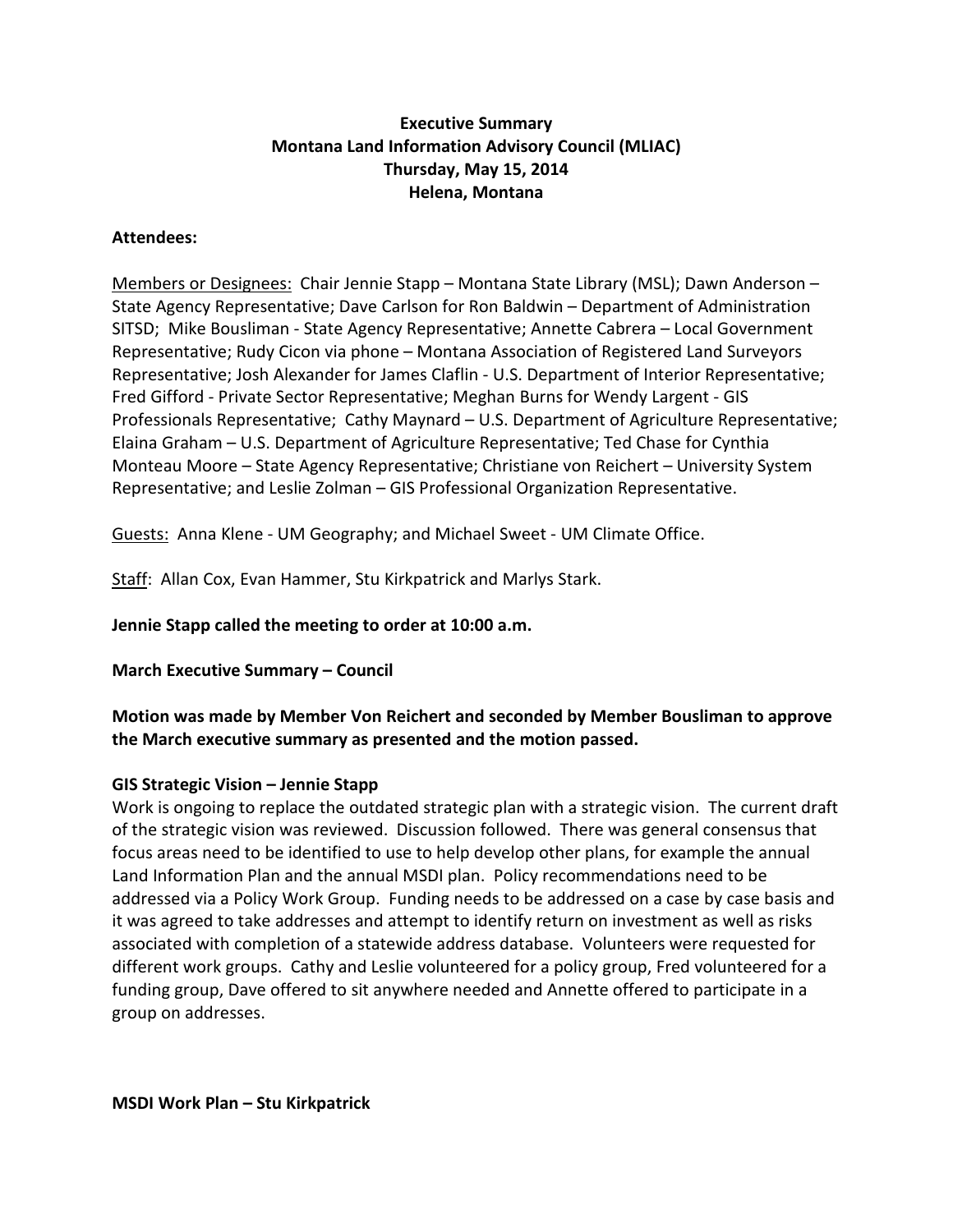Progress on the previous year's (FY14) has been added to the appendix for the FY 15 MSDI work plan.

## **2015 Legislative Session – Potential EPP Items – Jennie Stapp**

Items of interest for the council include the request for the Water Information Manager position to move from a onetime only position to permanent status and the request to move two FTE working on cadastral data from MLIA funding to general funding.

The State Library Commission will take action to approve the EPP priority request later this month. The request is to go the budget office by May 28 and then input to the public record. Meetings with the Governor's office will be held to discuss the request as well as other meetings with people that will help communicate why these requests are important. The final Governor's budget will be complete in November.

# **GIS Curriculum - Christiane von Reichert**

Anna Klene from University of Montana gave a brief presentation on the GIS curriculum in the state and how it has grown since conception and the challenges it faces.

### **MLIA Grants**

McCone and Stillwater Counties both have outstanding grants from FY13 that are remaining under extensions. There are at least six grants for FY14 that will need to apply for extensions.

The MLIAC Grant Subcommittee reviewed all the grants and ranked them in priority. They also discussed a few requirements for some of the grants. All education related grants will require a 90 percent attendance record. The council would like to bring some grant recipients to report to the council at the March meeting.

# **Motion was made by Member Maynard and seconded by Member Gifford to approve the FY15 grant prioritization as recommended and the motion passed.**

The recommendation will be an action item on the June MSL commission meeting agenda.

#### **MSDI Reports**

LIDAR use cases were reviewed and discussed. Currently there is no state agency that wishes to be Elevation theme steward.

The University of Montana Climate Office held a workshop on May 1st. They are being asked to correlate climate and environment with most information coming from the private sector. They want a local connection. A workshop will be held June 17 on precision agriculture. The Climate Office might serve as a go between for the science community and people on the ground like farmers that use the water.